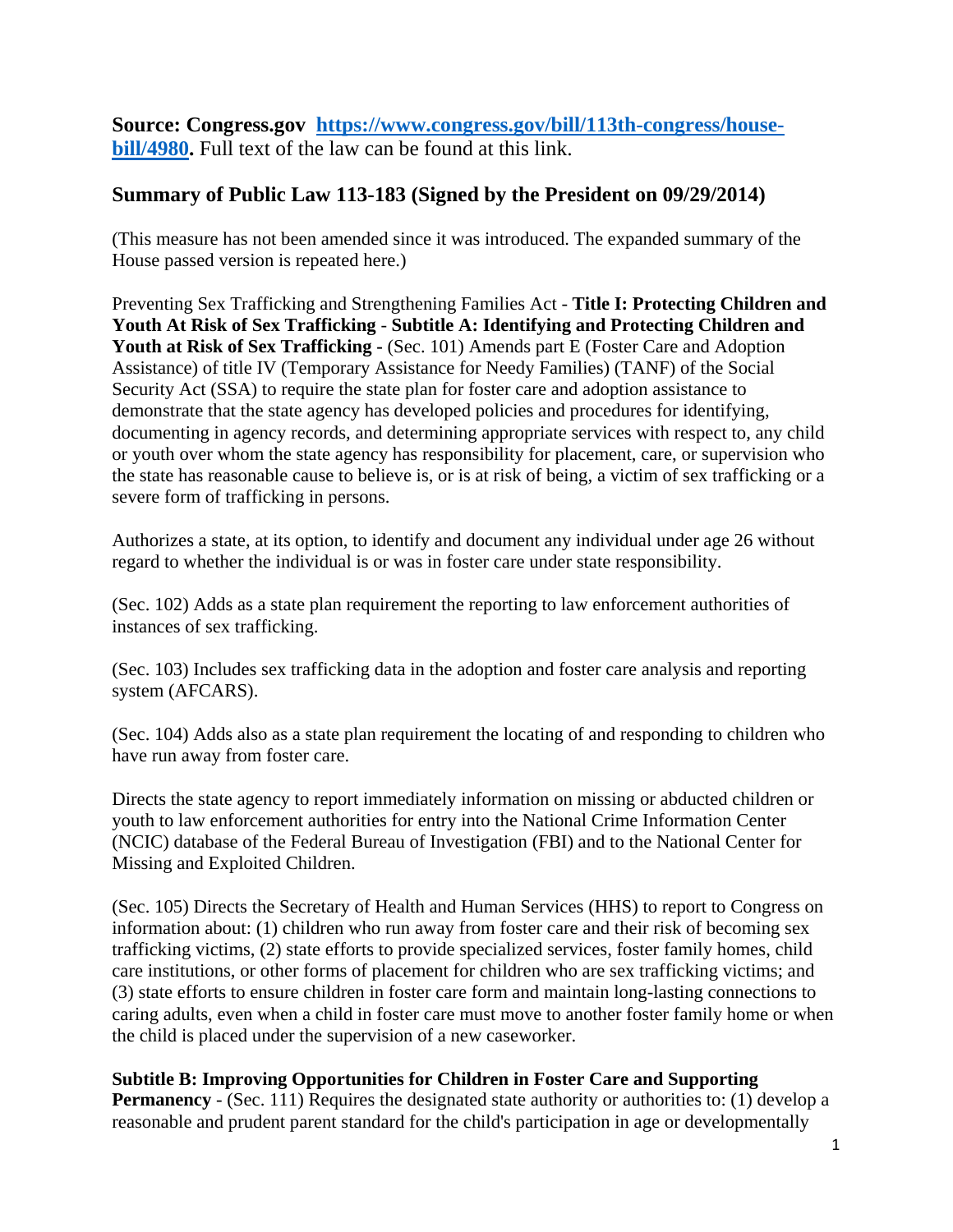appropriate extracurricular, enrichment, cultural, and social activities; and (2) apply this standard to any foster family home or child care institution receiving funds under title IV part E.

Directs the Secretary to provide assistance to states on best practices for devising strategies to assist foster parents in applying a reasonable and prudent parent standard in a manner that protects child safety, while also allowing children to experience normal and beneficial activities.

Requires that standards for child care institutions require, as a condition of any contract between an institution and the state agency, the presence on-site of at least one official designated as caregiver for a particular child who is authorized and trained to apply the reasonable and prudent parent standard to decisions involving the child's participation in age- or developmentallyappropriate activities.

Requires that such standards also include policies related to the liability of foster parents and private entities under state contract involving application of the reasonable and prudent parent standard to a child's participation in these activities.

Makes it a purpose of the John H. Chafee Foster Care Independence Program to ensure that children who are likely to remain in foster care until age 18 have regular, ongoing opportunities to engage in age or developmentally-appropriate activities. Authorizes increased appropriations for the program beginning in FY2020.

(Sec. 112) Limits to children age 16 or older the option, in an initial permanency hearing, of being placed in a planned permanent living arrangement other than a return to home, referral for termination of parental rights, or placement for adoption, with a fit and willing relative (including an adult sibling), or with a legal guardian. Prescribes documentation and determination requirements for such an option.

Prescribes requirements for approval of the case plan and the case system review procedure for any child for whom another planned permanent living arrangement is the permanency plan determined for the child. Specifies as requirements at each permanency hearing: (1) documentation of intensive, ongoing, unsuccessful efforts for family placement; (2) redetermination of the appropriateness of the child's permanent placement or, if more appropriate, another planned permanent living arrangement; and (3) demonstration of state agency support for the child's engaging in age or developmentally-appropriate activities and social events.

(Sec. 113) Gives children age 14 and older authority to participate in: (1) the development of their own case plans, in consultation with up to two members of the case planning team; as well as (2) transitional planning for a successful adulthood. Specifies additional requirements for a case plan, including specification of a child's rights with respect to education, health, visitation, and court participation, the right to be provided with certain documents (indicated in Sec. 114), and the right to stay safe and avoid exploitation.

(Sec. 114) Requires the case review system to assure that foster children leaving foster care because of having attained age 18 (or a greater age the state has elected), unless in foster care less than six months, are not discharged without being provided with a copy of their birth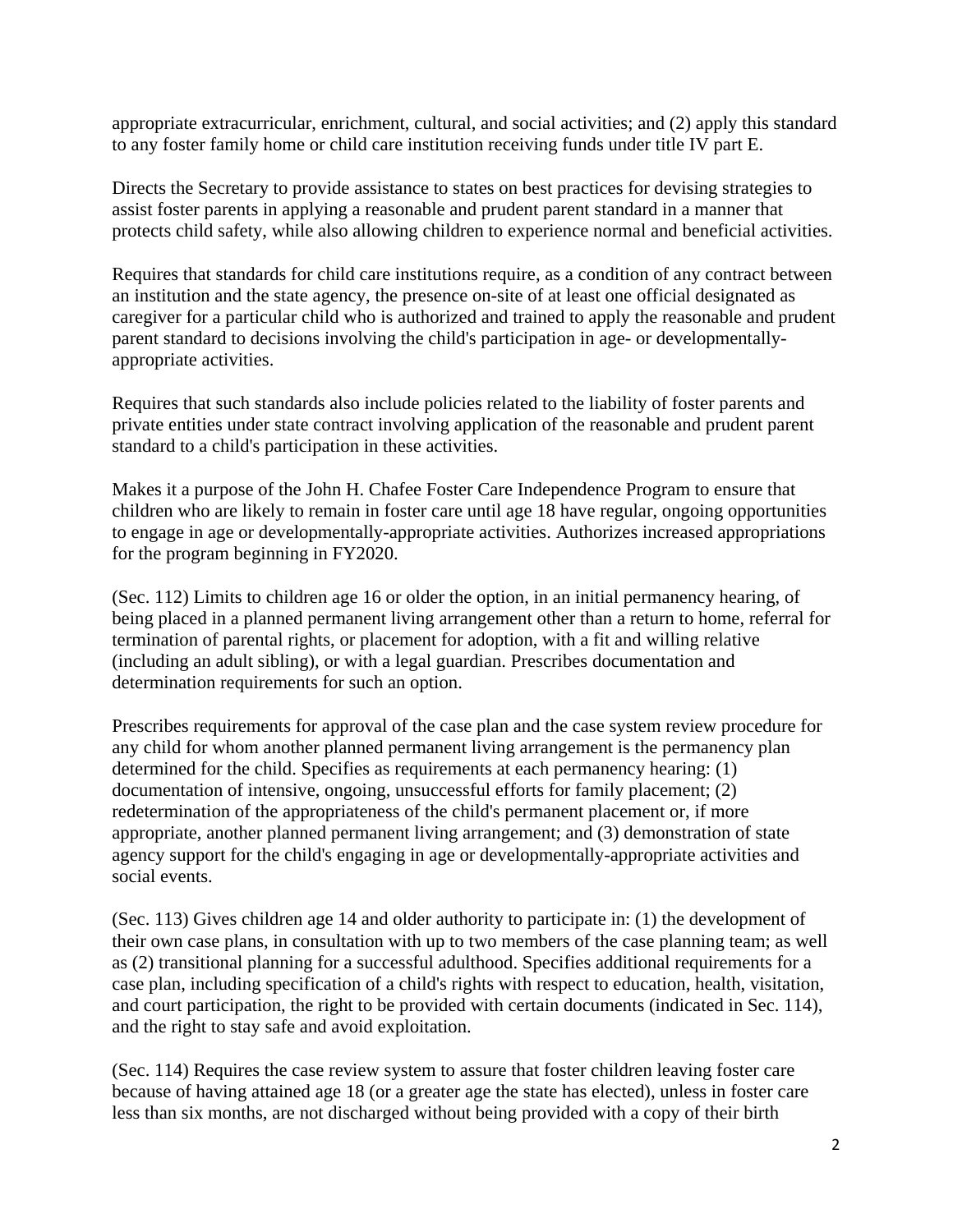certificate, Social Security card, health insurance information, copy of medical records, and a driver's license or equivalent state-issued identification card.

(Sec. 115) Requires the Secretary to include in the annual report to Congress on state performance on child protection and child welfare program outcome measures any state-by-state data on children in foster care who have been placed in a child care institution or another setting that is not a foster family home, as well as state-by-state data on children in foster care who are pregnant or parenting.

**Subtitle C: National Advisory Committee** - (Sec. 121) Amends SSA title XI to establish the National Advisory Committee on the Sex Trafficking of Children and Youth in the United States to advise the Secretary and the Attorney General on practical and general policies concerning improvements to the nation's response to the sex trafficking of children and youth in the United States.

**Title II: Improving Adoption Incentives and Extending Family Connection Grants - Subtitle A: Improving Adoption Incentive Payments** - (Sec. 201) Amends SSA title IV part E to extend through FY2016 the adoption incentive program.

Revises state eligibility requirements to repeal the requirement based on the number of foster child adoptions during the fiscal year.

Revises the formula for determining the amount of an incentive award to a state, increasing the basic dollar amounts.

Repeals the formula for an increased incentive payment to a state for exceeding its highest ever foster child adoption rate. Replaces it with requirements for an increased incentive payment during FY2013-FY2015 for each timely adoption state determined by the average number of 24 months or fewer between removal of children from their foster care homes to their placement in finalized adoptions.

Prescribes base rates for:

- foster child adoptions,
- pre-adolescent child adoptions and pre-adolescent foster child guardianships,
- older child adoptions and older foster child guardianships, and
- foster child guardianships.

(Sec. 203) Renames the adoption incentive program as the adoption and legal guardianship incentive payments program.

(Sec. 204) Requires a state to use its incentive payment to supplement, but not supplant, any federal or non-federal funds used to provide specified child and family services (including postadoption services) or foster care and adoption assistance.

(Sec. 205) Increases from 24 to 36 months the period for which incentive payments are available for expenditure.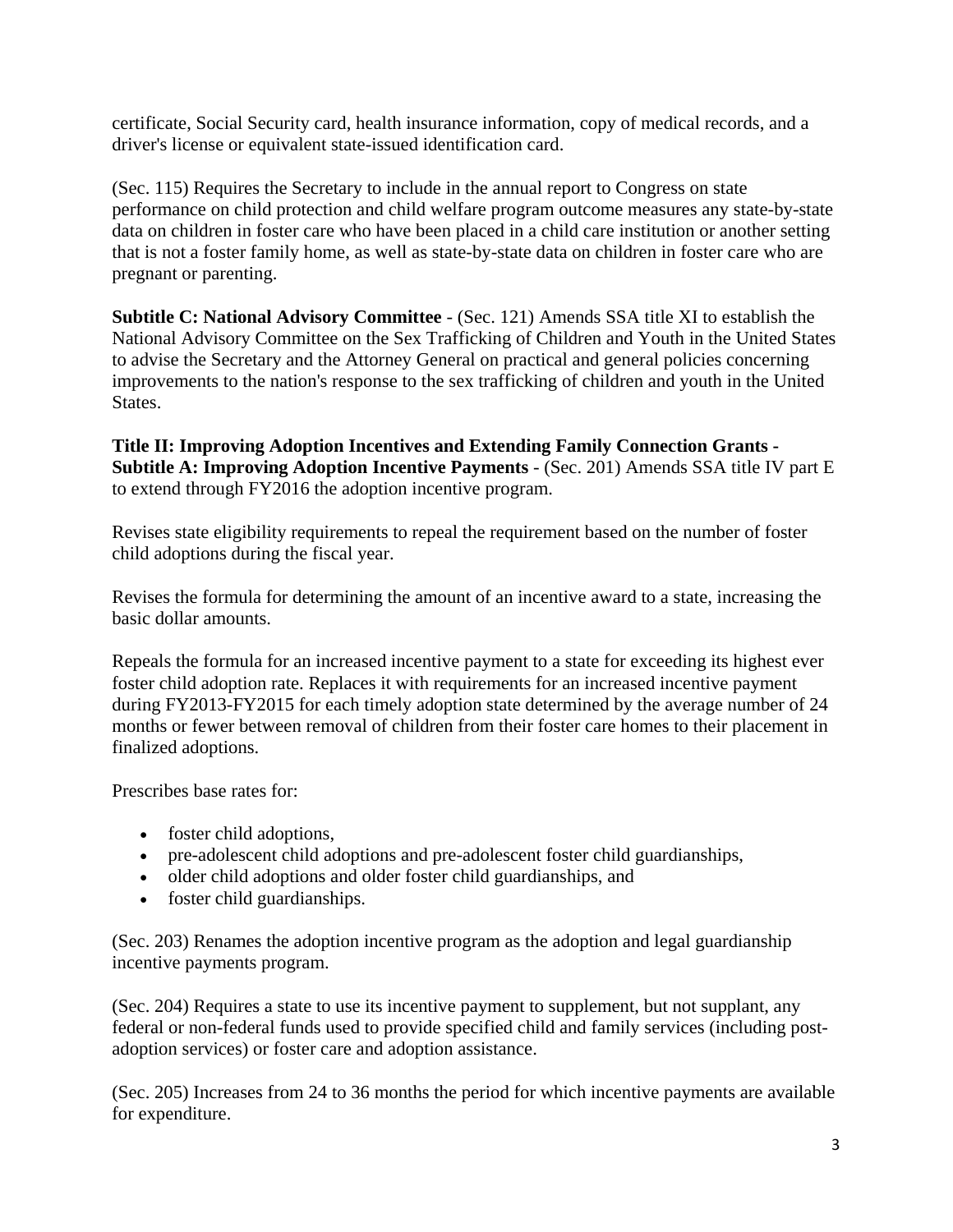(Sec. 206) Requires states to report annually to the Secretary on the calculation and use of savings resulting from the phase-out of eligibility requirements for adoption assistance. Requires a state to spend at least 30% of specified savings on post-adoption services, post guardianship services, and services to support and sustain positive permanent outcomes for children who otherwise might enter into foster care under the responsibility of the state, with at least 66% of the spending to comply with such 30% requirement.

(Sec. 207) Preserves the eligibility of a child for kinship guardianship assistance payments when a guardian is replaced with a successor guardian.

(Sec. 208) Directs the Secretary to promulgate regulations providing for the collection and analysis of information regarding children who enter into foster care under the supervision of a state after prior finalization of an adoption or legal guardianship.

(Sec. 209) Requires notification of parents of a sibling, where the parent has legal custody of the sibling, when a child is removed from parental custody.

**Subtitle B: Extending the Family Connection Grant Program** - (Sec. 221) Extends the family connection grant program through FY2014.

Makes universities eligible for matching grants under the program.

Requires a kinship navigator to promote partnerships between public and private agencies to increase their knowledge of the needs of other individuals willing and able to be foster parents for children in foster care under state responsibility who are themselves parents in order to promote better services for those families.

Repeals the mandatory reservation of \$5 million per fiscal year for grants to implement kinship navigator programs.

**Title III: Improving International Child Support Recovery** - (Sec. 301) Amends SSA title IV part D (Child Support and Establishment of Paternity) to direct the Secretary to use the authorities otherwise provided by law to ensure U.S. compliance with any multilateral child support convention to which the United States is a party.

Grants the entity designated as a Central Authority for child support enforcement in a foreign reciprocating country or a foreign treaty country access to the Federal Parent Locator Service (FPLS).

Grants states the option to require individuals in a foreign country to apply through their country's appropriate Central Authority for child support enforcement services in a foreign reciprocating or foreign treaty country.

Allows the collection of past due support from federal tax refunds for state services for establishment of paternity and child support enforcement requested by a foreign reciprocating country or a foreign country with which the state has an arrangement.